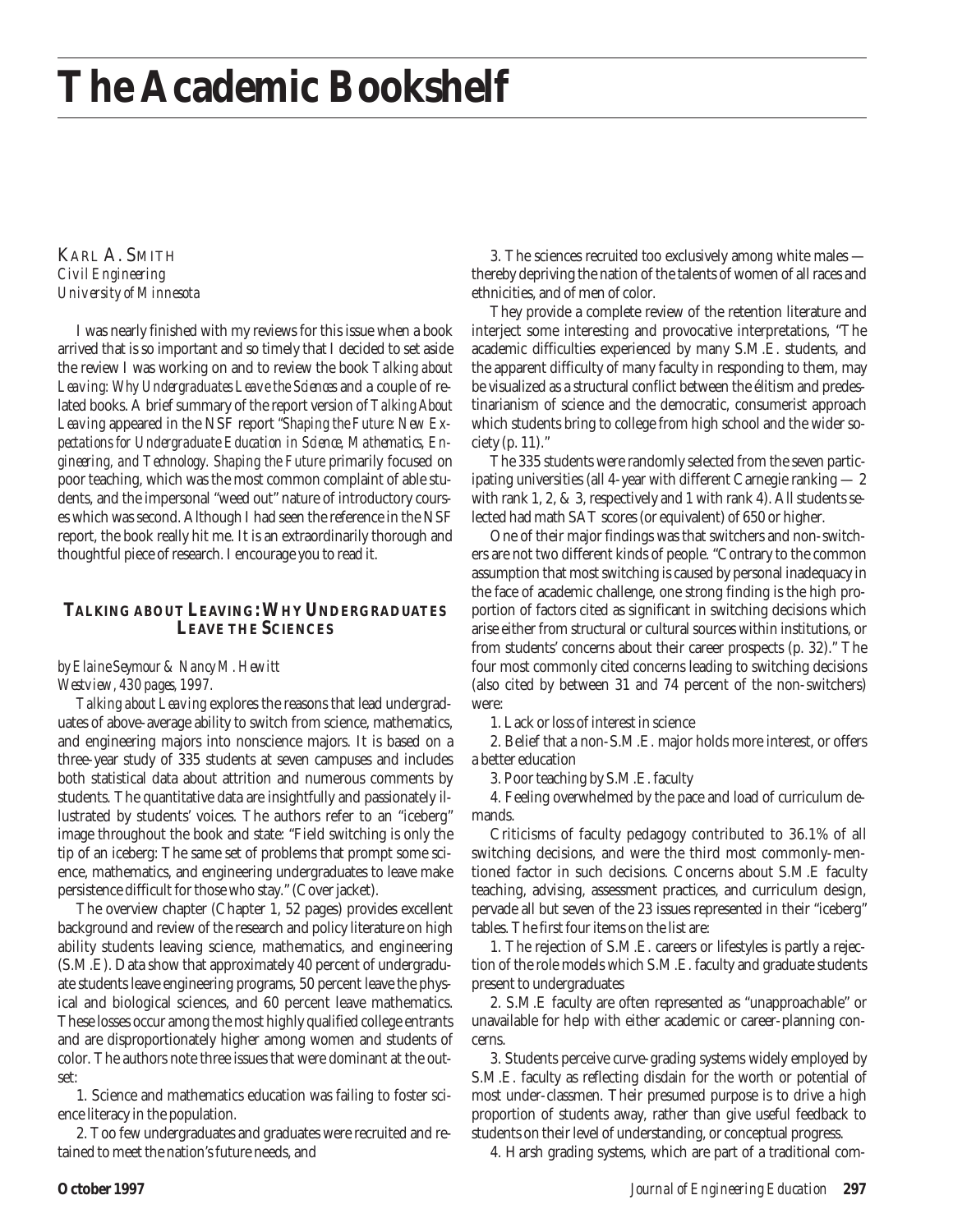petitive S.M.E. culture, also preclude or discourage collaborative learning strategies, which many students view as critical to a good understanding of the material, and to a deeper appreciation of concepts and their application.

5. And so on. . .

But the students' voices tell a sad and compelling story:

"I do work hard, and my average load over these four years even when I was transferring out—has been 17, 18 hours a semester, plus a couple of night classes sometimes. It doesn't really bother me to work that hard. But when it's a concept I don't understand and I go to get help from faculty and they just don't give it, that's discouraging." (Male white engineering switcher)

"What bothers me is the number of people who know what engineering is about, and really have the capability to do well and be good in the field, but end up going a different way for reasons other than the lack of ability." (Female white engineering non-switcher).

"You get people that would probably do well if they were given half a chance, but there's so much competition, and not a heck of a lot of help." (Female black engineering senior).

"The first two years in physics are so dull. I mean, they have absolutely nothing to do with what you'll be doing later. I'm afraid that's why you might be losing good students from engineering that are really qualified and have the intelligence. . .There are ways to make the introductory material interesting so that it doesn't drive away good people through boredom." (Male white engineering non- switcher).

Students' suggestions for the improvement of S.M.E. pedagogy were presented in several broad categories, again illustrated both by quantitative data and students' own voices.

The first suggestion was training and planning for undergraduate teaching, which covered two categories: development of teaching assistants' and faculty members' teaching skills, and development and use of departmental teaching 'teams' to address curriculum planning, teaching, student learning and assessment.

"Teachers need to have more of a focus on teaching, and their teaching skills need to be developed if they don't have them. Otherwise, people need to be hired who have good teaching skills, even if they're not doing the research that brings in all the money." (Female black engineering switcher).

"The faculty who should be planning the basic classes need to be a team, with the people who are involved in teaching included, as well as the people who know what's going on — like the advisors and the women's program director. There's not much point telling your advisors about your problems with a particular class if they can't pass that along where it can do some good." (Female white engineering non-switcher).

Other areas addressed included the structure and content of a well-taught class, and collaborative learning.

One of the longest chapters is "Issues of gender." Women have a very different experience in S.M.E. majors and courses than men, one consequence of which is that more women than men leave. They close the chapter with specific items that help women persist in S.M.E. majors — individual coping skills, bonding to other women in S.M.E. majors, faculty women and other role models and mentors, and creating a comfortable climate for women in S.M.E. majors.

The chapter "Issues of race and ethnicity" addresses the causes and consequences of S.M.E. attrition from the perspective of those whose loss rates are the highest — students of color.

I found *Talking about Leaving* extraordinarily difficult to summarize and review. There are so many features I want to highlight. You'll just have to read the book to get the rest! I encourage you not only to read Talking about Leaving for the authors' insights on the terrible waste of talent that occurring, but also as an exemplar of engineering education research. *Talking about Leaving* sets a standard for thoroughness, quantitative and qualitative rigor, and quality of expression that I expect will have a long lasting influence on engineering education.

## **LEAVING COLLEGE: RETHINKING THECAUSES AND CURES OF STUDENTATTRITION**

## *(Second edition)*

*by Vincent Tinto*

*University of Chicago Press, 1993, 296 pages.*

The first sentence of *Leaving College* is "More students leave their college or university prior to degree completion than stay." Tinto synthesizes far-ranging research on student attrition and on actions institutions can and should take to reduce it. Like *Talking about Leaving, Leaving College* provides a comprehensive summary of the literature in the second chapter titled "The scope and patterning of student departure from higher education." Tinto notes that individual departure from institutions of higher education arises from several major causes or roots, including intention, commitment, adjustment, difficulty, congruence, isolation, obligations, and finances. Student departure takes two forms, academic dismissal and voluntary withdrawal, the latter being much more common. For most departures, leaving has little to do with the inability to meet formal academic requirements or finances. Student departure primarily appears to result from what goes on in the daily interactions between students and faculty inside and outside the classroom. He outlines a "Theory of individual departure" in chapter four and extends his theory to the experiences of minority, adult, and graduate students, and to the situation facing commuting institutions and two-year colleges.

The principles of effective retention are outlined as commonalities in Chapter 5, "The dimensions of institutional action." These commonalities can be described as an enduring commitment to student welfare, a broader commitment to the education, not mere retention, of all students, and an emphasis upon the importance of social and intellectual community in the education of students. His three principles of effective retention are:

1. Effective retention programs are committed to the students they serve. They put student welfare ahead of other institutional goals.

2. Effective retention programs are first and foremost committed to the education of all, not just some, of their students.

3. Effective retention programs are committed to the development of supportive social and educational communities in which all students are integrated as competent members.

Tinto's concluding observations in chapter five are:

"Although retention programs can be most helpful, they cannot replace the absence of a high quality, caring, and concerned faculty and staff. Institutions should therefore not be misled by the use of modern technology and marketing strategies. . .The road to institutional commitment and thus to student commitment does not require very elaborate or high-cost interventions. . .Rather, effective